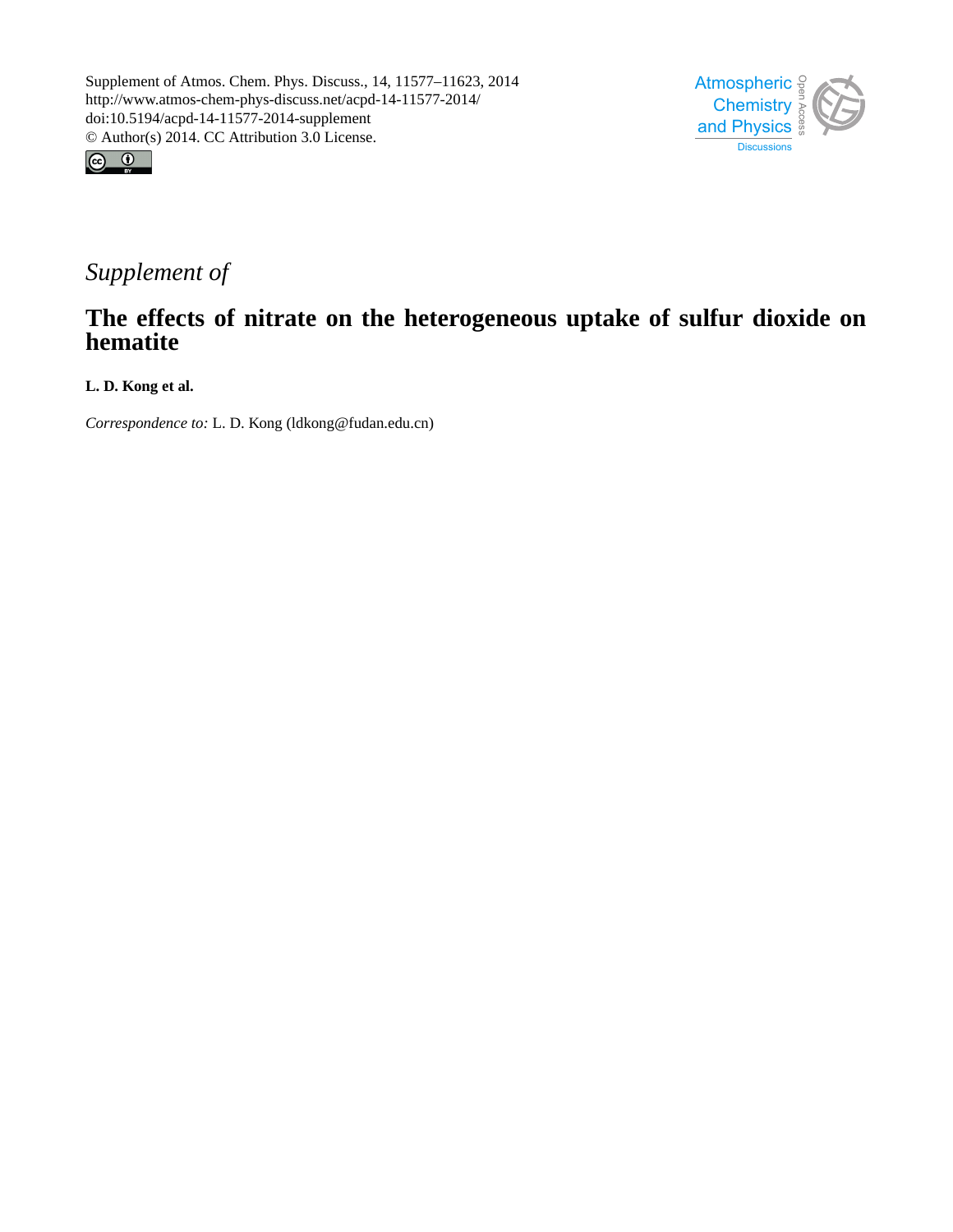

**Fig. S1**.XRD pattern of the synthesized sample.

The synthesized sample presented some diffraction peaks in the wide angle X-ray diffraction region. These characteristic peaks that emerged can be indexed according to the hematite crystalline phase, and no other crystalline phase was found in the peaks, indicating that the synthesized sample was a fairly pure  $a$ -Fe<sub>2</sub>O<sub>3</sub> sample.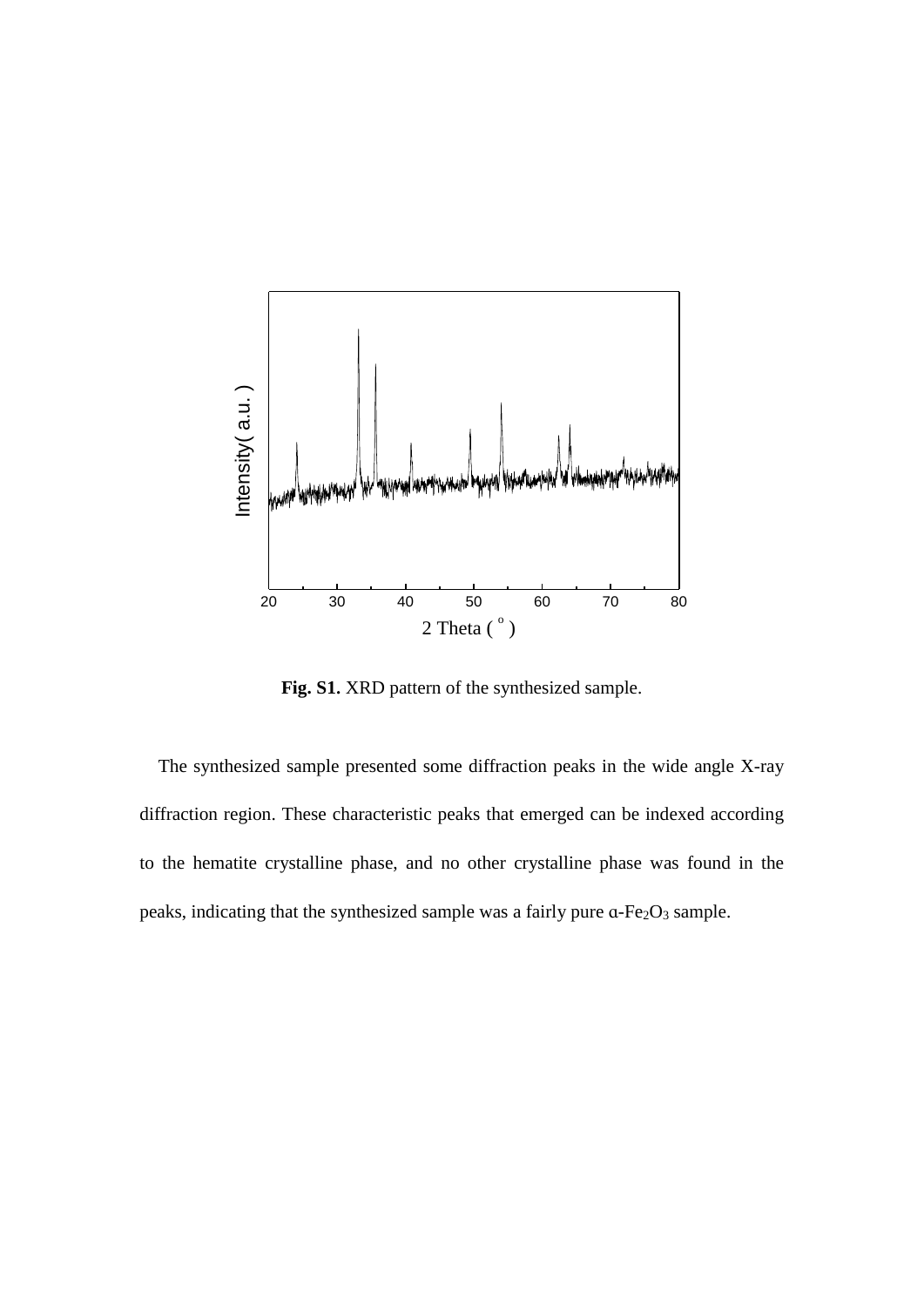

**Fig. S2.** Schematic diagram of DRIFTS apparatus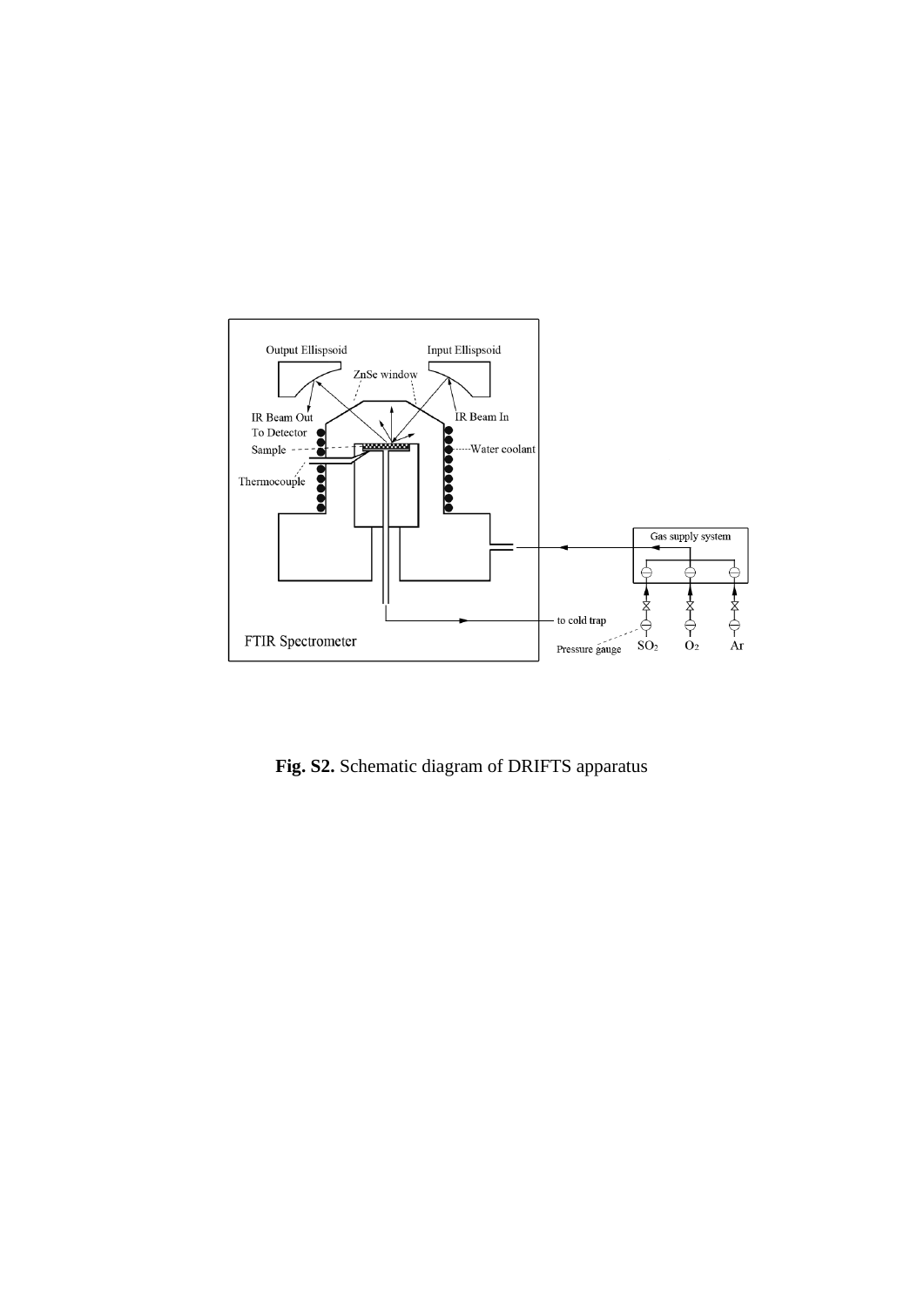

**Fig. S3.** Schematic diagram of White Cell-FTIR apparatus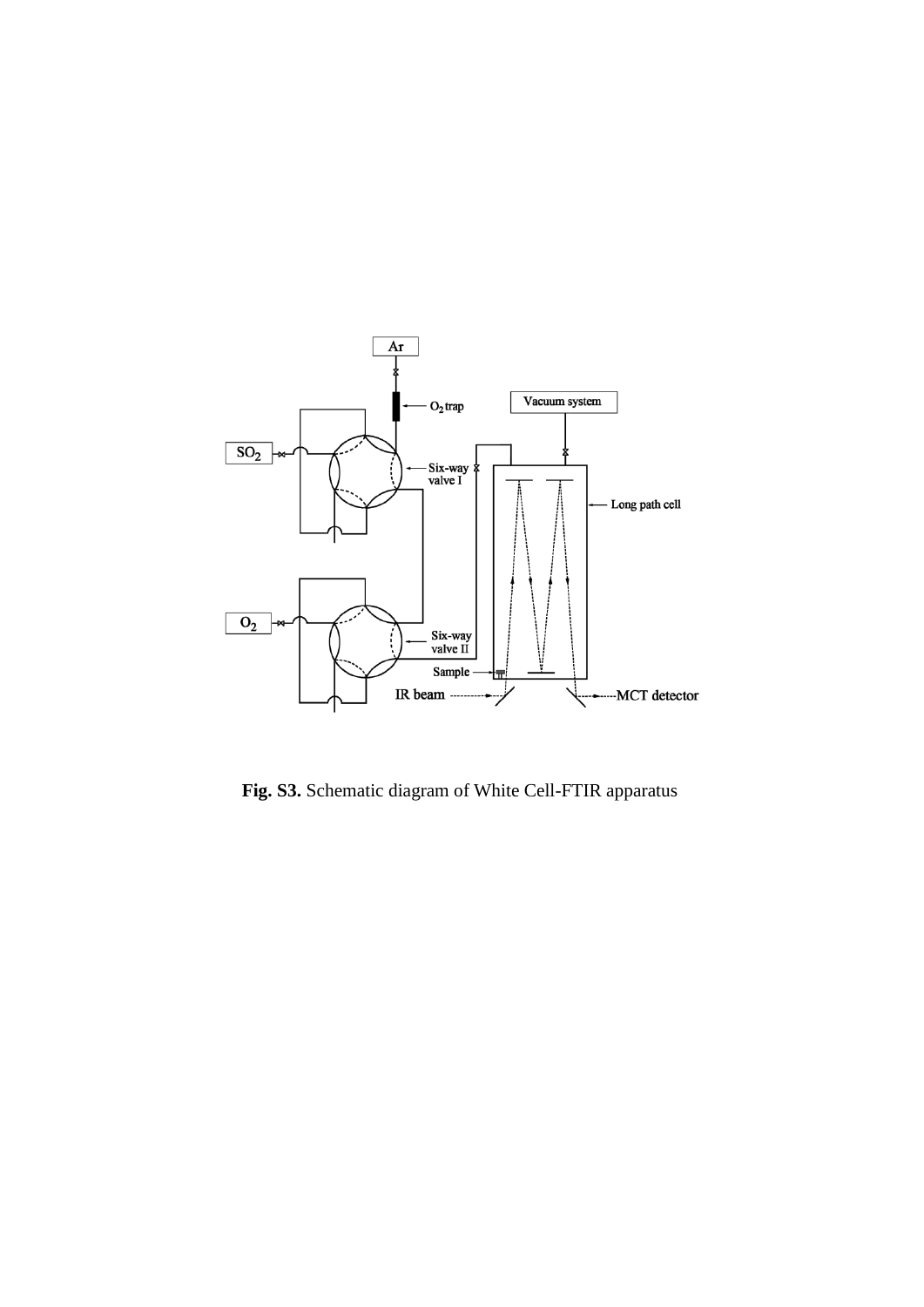

**Fig. S4.** Peak height of the main peaks in different infrared spectral regions.